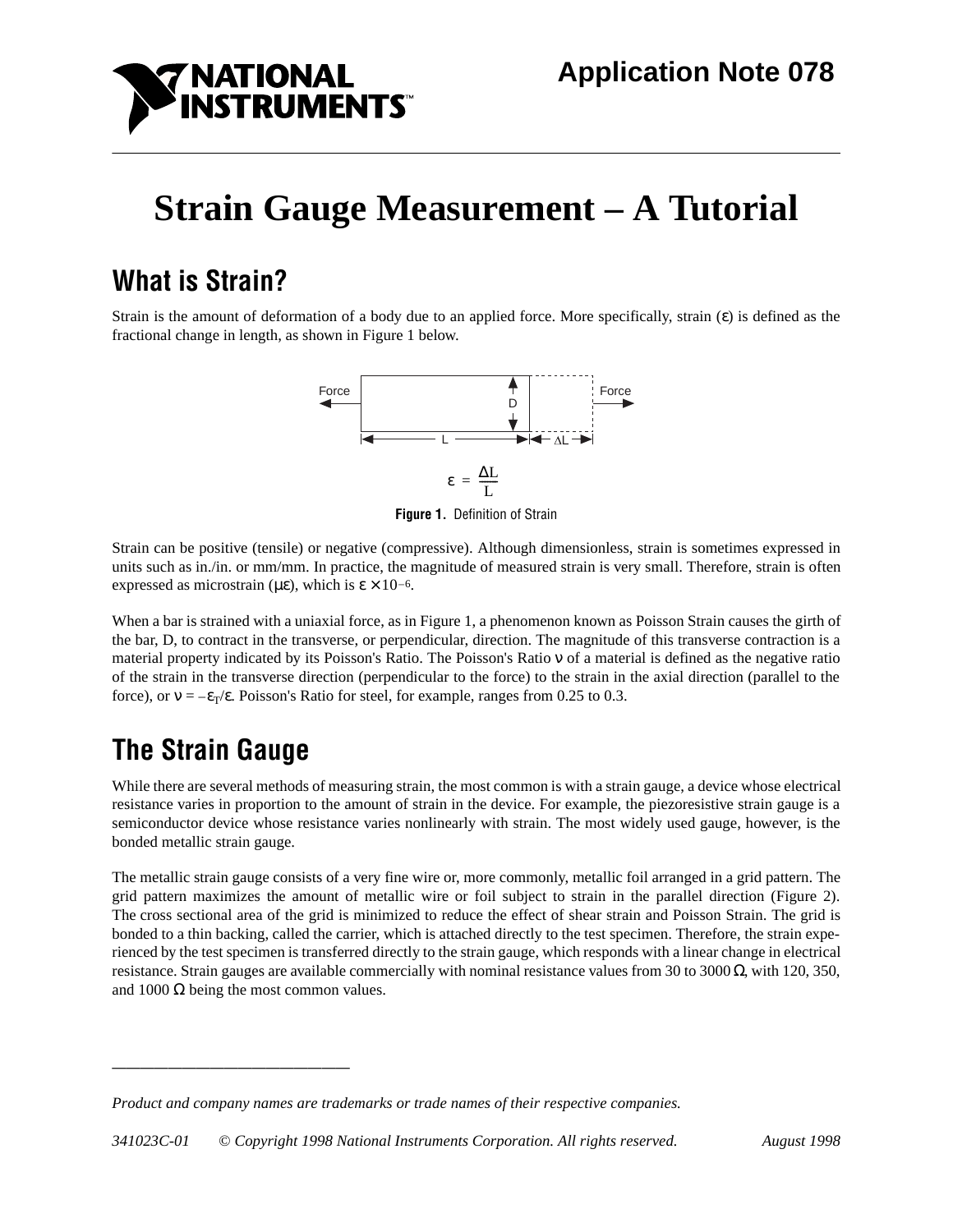

**Figure 2.** Bonded Metallic Strain Gauge

It is very important that the strain gauge be properly mounted onto the test specimen so that the strain is accurately transferred from the test specimen, though the adhesive and strain gauge backing, to the foil itself. Manufacturers of strain gauges are the best source of information on proper mounting of strain gauges.

A fundamental parameter of the strain gauge is its sensitivity to strain, expressed quantitatively as the gauge factor (GF). Gauge factor is defined as the ratio of fractional change in electrical resistance to the fractional change in length (strain):

$$
GF\,=\,\frac{\Delta R/R}{\Delta L/L}\,=\,\frac{\Delta R/R}{\epsilon}
$$

The Gauge Factor for metallic strain gauges is typically around 2.

Ideally, we would like the resistance of the strain gauge to change only in response to applied strain. However, strain gauge material, as well as the specimen material to which the gauge is applied, will also respond to changes in temperature. Strain gauge manufacturers attempt to minimize sensitivity to temperature by processing the gauge material to compensate for the thermal expansion of the specimen material for which the gauge is intended. While compensated gauges reduce the thermal sensitivity, they do not totally remove it. For example, consider a gauge compensated for aluminum that has a temperature coefficient of 23 ppm/ $^{\circ}$ C. With a nominal resistance of 1000  $\Omega$  GF = 2, the equivalent strain error is still 11.5 µε/°C. Therefore, additional temperature compensation is important.

#### **Strain Gauge Measurement**

In practice, the strain measurements rarely involve quantities larger than a few millistrain ( $\varepsilon \times 10^{-3}$ ). Therefore, to measure the strain requires accurate measurement of very small changes in resistance. For example, suppose a test specimen undergoes a substantial strain of 500  $\mu$ e. A strain gauge with a gauge factor GF = 2 will exhibit a change in electrical resistance of only  $2\cdot(500 \times 10^{-6}) = 0.1\%$ . For a 120  $\Omega$  gauge, this is a change of only 0.12  $\Omega$ .

To measure such small changes in resistance, and compensate for the temperature sensitivity discussed in the previous section, strain gauges are almost always used in a bridge configuration with a voltage or current excitation source. The general Wheatstone bridge, illustrated below, consists of four resistive arms with an excitation voltage,  $V_{EX}$ , that is applied across the bridge.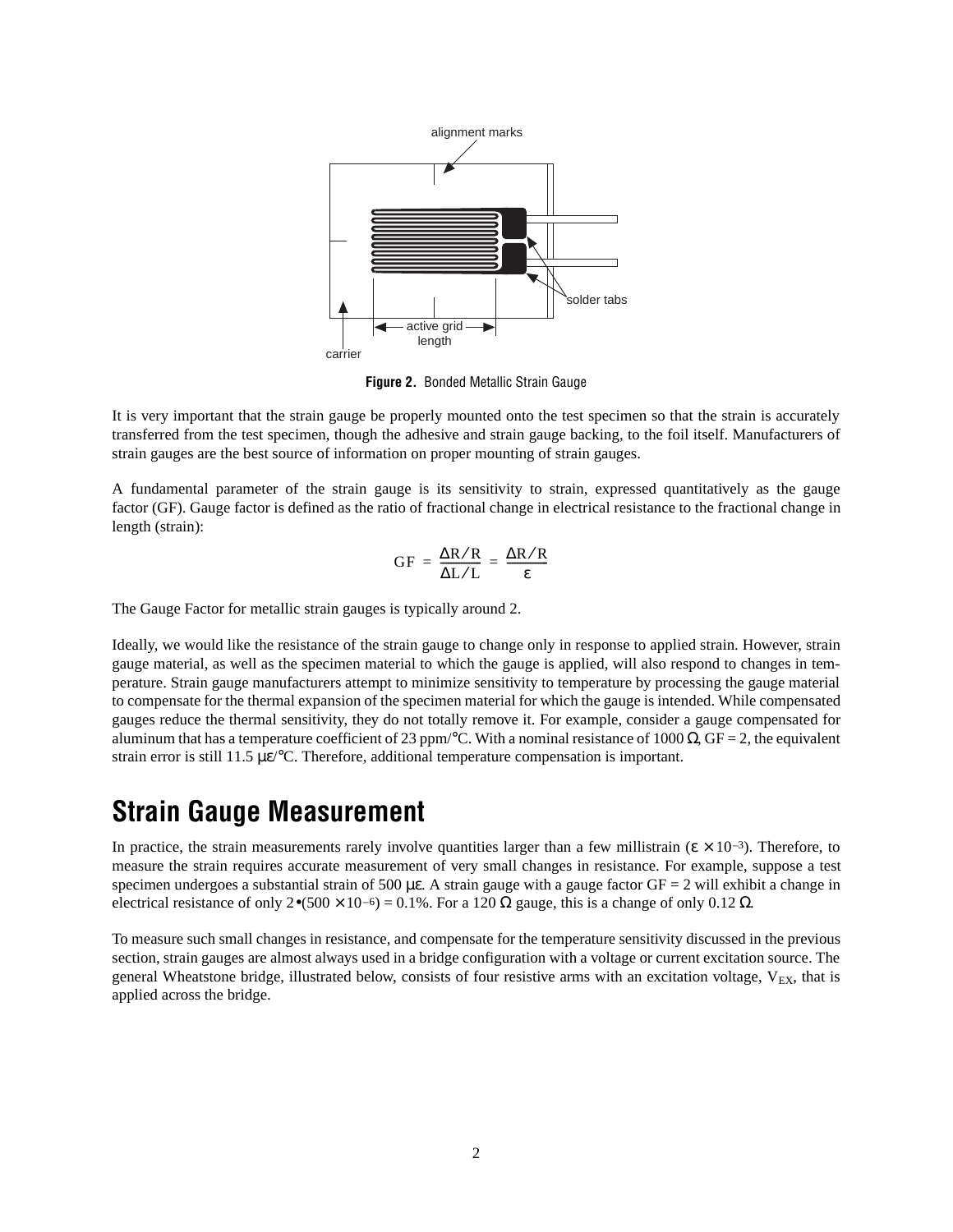

**Figure 3.** Wheatstone Bridge

The output voltage of the bridge,  $V<sub>O</sub>$ , will be equal to:

$$
\mathbf{V}_{\mathrm{O}} = \left[\frac{\mathbf{R}_{3}}{\mathbf{R}_{3} + \mathbf{R}_{4}} - \frac{\mathbf{R}_{2}}{\mathbf{R}_{1} + \mathbf{R}_{2}}\right] \bullet \mathbf{V}_{\mathrm{EX}}
$$

From this equation, it is apparent that when  $R_1/R_2 = R_{G1}/R_{G2}$ , the voltage output V<sub>O</sub> will be zero. Under these conditions, the bridge is said to be *balanced*. Any change in resistance in any arm of the bridge will result in a nonzero output voltage.

Therefore, if we replace  $R_4$  in Figure 3 with an active strain gauge, any changes in the strain gauge resistance will unbalance the bridge and produce a nonzero output voltage. If the nominal resistance of the strain gauge is designated as R<sub>G</sub>, then the strain-induced change in resistance,  $\Delta R$ , can be expressed as  $\Delta R = R_G \bullet GF \bullet \epsilon$ . Assuming that  $R_1 = R_2$ and  $R_3 = R_G$ , the bridge equation above can be rewritten to express  $V_O/V_{EX}$  as a function of strain (see Figure 4). Note the presence of the  $1/(1+GF\bullet \varepsilon/2)$  term that indicates the nonlinearity of the quarter-bridge output with respect to strain.



**Figure 4.** Quarter-Bridge Circuit

By using *two* strain gauges in the bridge, the effect of temperature can be avoided. For example, Figure 5 illustrates a strain gauge configuration where one gauge is active  $(R_G + \Delta R)$ , and a second gauge is placed transverse to the applied strain. Therefore, the strain has little effect on the second gauge, called the dummy gauge. However, any changes in temperature will affect both gauges in the same way. Because the temperature changes are identical in the two gauges, the ratio of their resistance does not change, the voltage  $V<sub>O</sub>$  does not change, and the effects of the temperature change are minimized.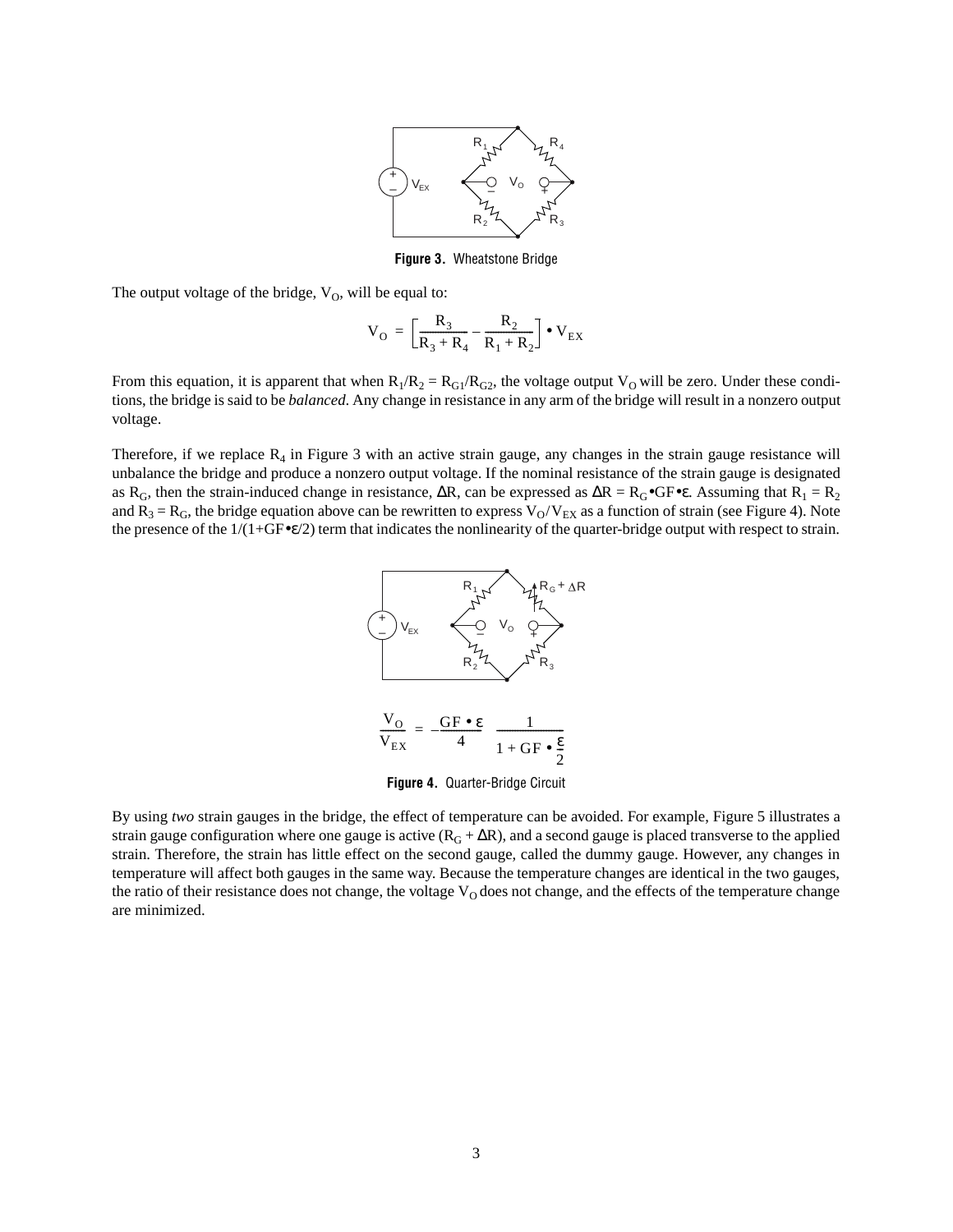

**Figure 5.** Use of Dummy Gauge to Eliminate Temperature Effects

Alternatively, you can double the sensitivity of the bridge to strain by making both gauges active, although in different directions. For example, Figure 6 illustrates a bending beam application with one bridge mounted in tension ( $R_G + \Delta R$ ) and the other mounted in compression ( $R_G - \Delta R$ ). This half-bridge configuration, whose circuit diagram is also illustrated in Figure 6, yields an output voltage that is linear and approximately doubles the output of the quarter-bridge circuit.



Finally, you can further increase the sensitivity of the circuit by making all four of the arms of the bridge active strain gauges, and mounting two gauges in tension and two gauges in compression. The full-bridge circuit is shown in Figure 7 below.



**Figure 7.** Full-Bridge Circuit

The equations given here for the Wheatstone bridge circuits assume an initially balanced bridge that generates zero output when no strain is applied. In practice however, resistance tolerances and strain induced by gauge application will generate some initial offset voltage. This initial offset voltage is typically handled in two ways. First, you can use a special offset-nulling, or balancing, circuit to adjust the resistance in the bridge to rebalance the bridge to zero output. Alternatively, you can measure the initial unstrained output of the circuit and compensate in software. At the end of this application note, you will find equations for quarter, half, and full bridge circuits that express strain that take initial output voltages into account. These equations also include the effect of resistance in the lead wires connected to the gauges.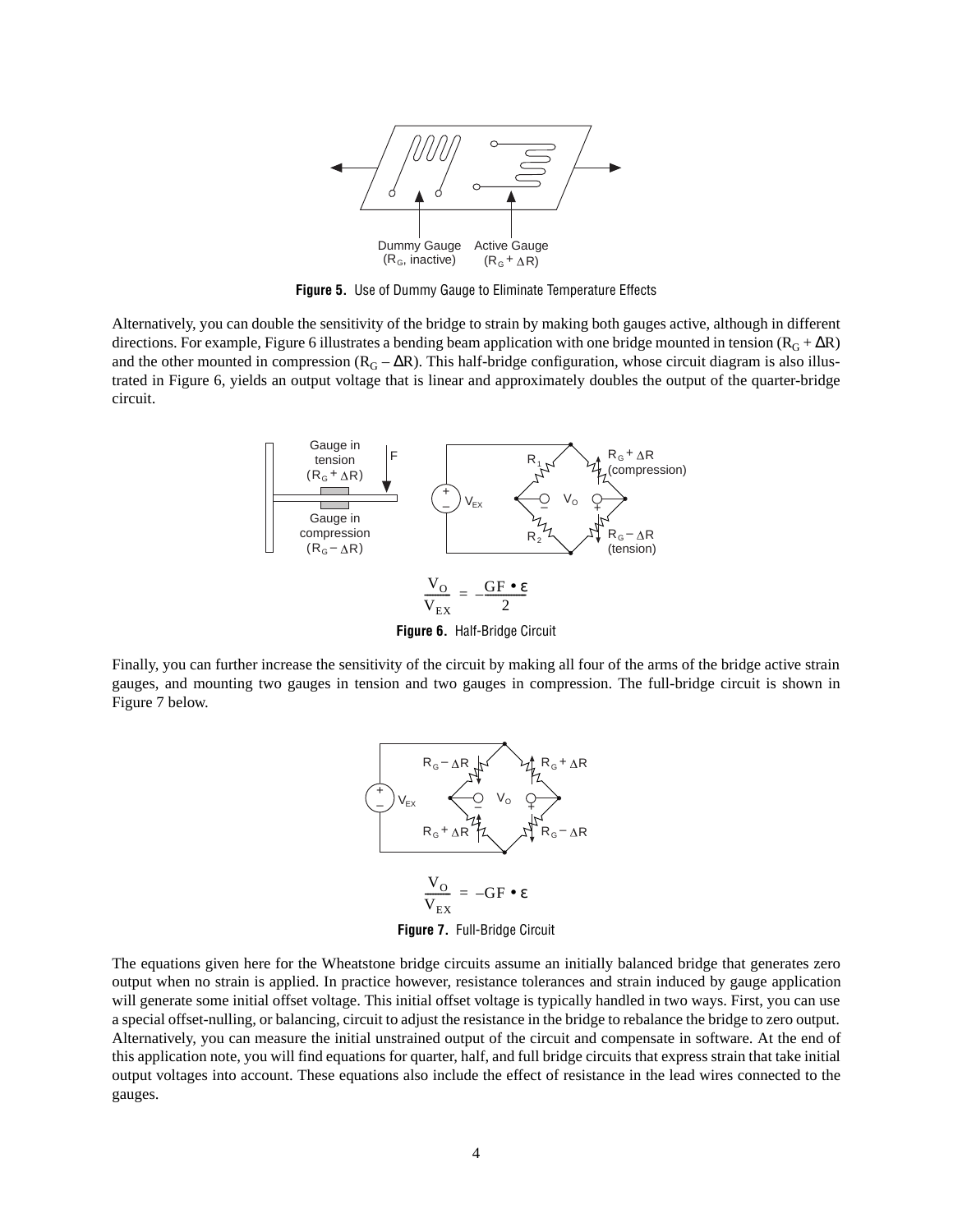#### **Lead Wire Resistance**

The figures and equations in the previous section ignore the resistance in the lead wires of the strain gauge. While ignoring the lead resistances may be beneficial to understanding the basics of strain gauge measurements, doing so in practice can be very dangerous. For example, consider the two-wire connection of a strain gauge shown in Figure 8a. Suppose each lead wire connected to the strain gauge is 15 m long with lead resistance R<sub>L</sub> equal to 1  $\Omega$ . Therefore, the lead resistance adds  $2 \Omega$  of resistance to that arm of the bridge. Besides adding an offset error, the lead resistance also desensitizes the output of the bridge. From the strain equations at the end of this application note, you can see that the amount of desensitization is quantified by the term  $(1 + R_1/R_G)$ . You can compensate for this error by measuring the lead resistance  $R_L$  and using the measured value in the strain equations. However, a more difficult problem arises from changes in the lead resistance due to temperature changes. Given typical temperature coefficients for copper wire, a slight change in temperature can generate a measurement error of several µε.

Therefore, the preferred connection scheme for quarter-bridge strain gauges is the three-wire connection, shown in Figure 8b. In this configuration,  $R_{L1}$  and  $R_{L3}$  appear in adjacent arms of the bridge. Therefore, any changes in resistance due to temperature cancel each other. The lead resistance in the third lead,  $R_{L2}$ , is connected to the measurement input. Therefore, this lead carries very little current and the effect of its lead resistance is negligible.



b) Three-Wire Connection

**Figure 8.** Two-Wire and Three-Wire Connections of Quarter-Bridge Circuit

#### **Signal Conditioning for Strain Gauges**

Strain gauge measurement involves sensing extremely small changes in resistance. Therefore, proper selection and use of the bridge, signal conditioning, wiring, and data acquisition components are required for reliable measurements.

*Bridge Completion* – Unless you are using a full-bridge strain gauge sensor with four active gauges, you will need to complete the bridge with reference resistors. Therefore, strain gauge signal conditioners typically provide half-bridge completion networks consisting of two high-precision reference resistors. Figure 9 diagrams the wiring of a half-bridge strain gauge circuit to a conditioner with completion resistors  $R_1$  and  $R_2$ . The nominal resistance of the completion resistors is less important than how well the two resistors are matched. Ideally, the resistors are well matched and provide a stable reference voltage of  $V_{EX}/2$  to the negative input lead of the measurement channel. For example, the half-bridge completion resistors provided on the SCXI-1122 signal conditioning module are 2.5 k $\Omega$  resistors a ratio tolerance of 0.02%. The high resistance of the completion resistors helps minimize the current draw from the excitation voltage.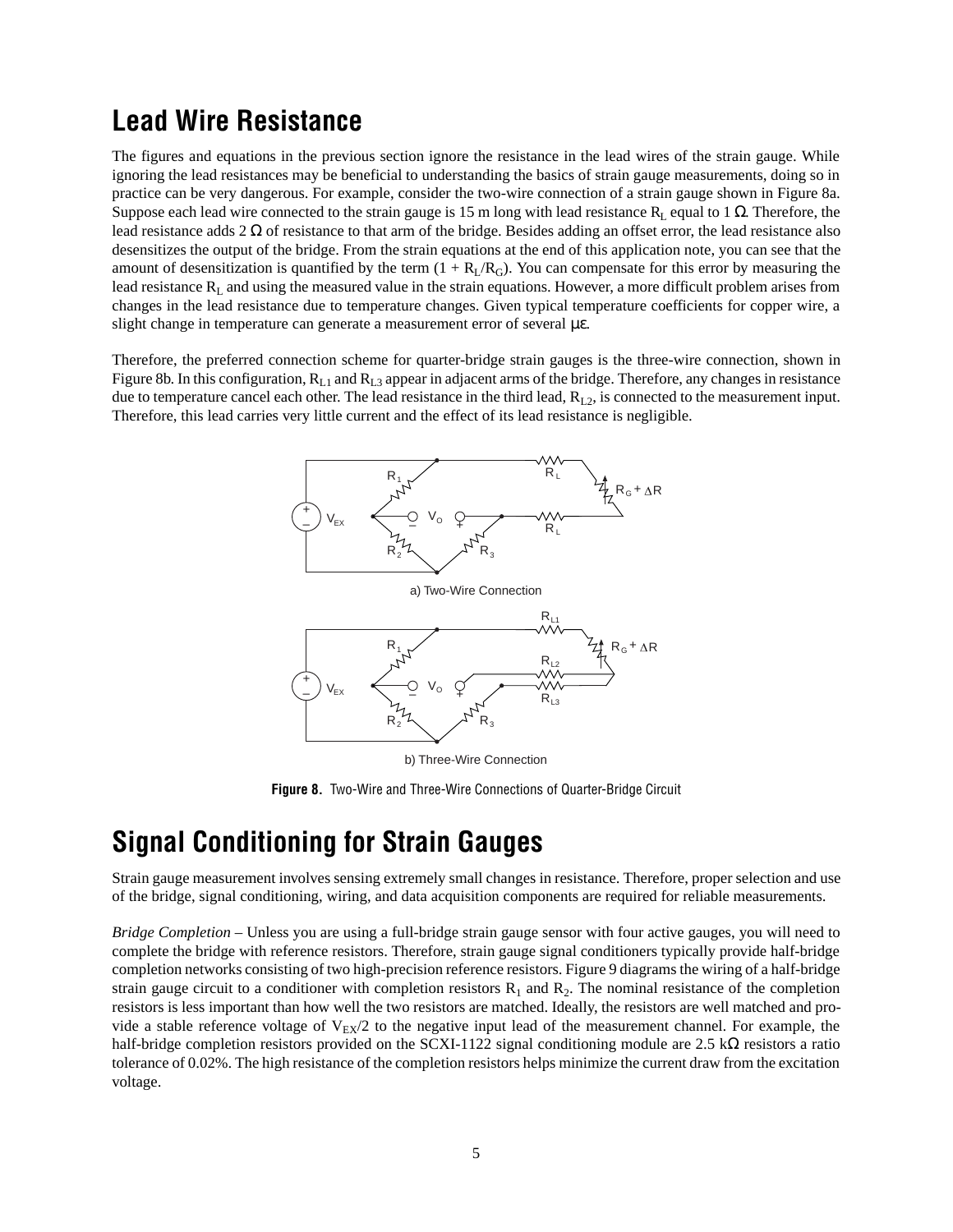

Signal Conditioner

**Figure 9.** Connection of Half-Bridge Strain Gauge Circuit

*Bridge Excitation –* Strain gauge signal conditioners typically provide a constant voltage source to power the bridge. While there is no standard voltage level that is recognized industry wide, excitation voltage levels of around 3 V and 10 V are common. While a higher excitation voltage generates a proportionately higher output voltage, the higher voltage can also cause larger errors due to self-heating. Again, it is very important that the excitation voltage be very accurate and stable. Alternatively, one can use a less accurate or stable voltage, and accurately measure, or sense, the excitation voltage so the correct strain can be calculated.

*Excitation Sensing* – If the strain gauge circuit is located a distance away from the signal conditioner and excitation source, a possible source of error is voltage drops caused by resistance in the wires connecting the excitation voltage to the bridge. Therefore, some signal conditioners include a feature called *remote sensing* to compensate for this error. There are two common methods of remote sensing. With feedback remote sensing, you connect extra sense wires to the point where the excitation voltage wires connect to the bridge circuit. The extra sense wires serve to regulate the excitation supply to compensate for lead losses and deliver the needed voltage *at* the bridge. This scheme is used with the SCXI-1122.

An alternative remote sensing scheme uses a separate measurement channel to measure directly the excitation voltage delivered across the bridge. Because the measurement channel leads carry very little current, the lead resistance has negligible effect on the measurement. The measured excitation voltage is then used in the voltage-to-strain conversion to compensate for lead losses.

*Signal Amplification* – The output of strain gauges and bridges is relatively small. In practice, most strain gauge bridges and strain-based transducers will output less than 10 mV/V (10 mV of output per volt of excitation voltage). With a 10 V excitation voltage, the output signal will be 100 mV. Therefore, strain gauge signal conditioners usually include amplifiers to boost the signal level to increase measurement resolution and improve signal-to-noise ratios. SCXI signal conditioning modules, for example, include configurable gain amplifiers with gains up to 2000.

*Bridge Balancing, Offset Nulling* – When a bridge is installed, it is very unlikely that the bridge will output exactly zero volts when no strain is applied. Rather, slight variations in resistance among the bridge arms and lead resistance will generate some nonzero initial offset voltage. There are a few different ways that a system can handle this initial offset voltage.

- 1. Software Compensation The first method compensates for the initial voltage in software. With this method, you take an initial measurement before strain input is applied. This initial voltage is then used in the strain equations listed at the end of this application note. This method is simple, fast, and requires no manual adjustments. The disadvantage of the software compensation method is that the offset of the bridge is not removed. If the offset is large enough, it limits the amplifier gain you can apply to the output voltage, thus limiting the dynamic range of the measurement.
- 2. Offset-Nulling Circuit The second balancing method uses an adjustable resistance, or potentiometer, to physically adjust the output of the bridge to zero. For example, Figure 10 illustrates the offset nulling circuit of the SCXI-1321 terminal block. By varying the position of the potentiometer  $(R_{POT})$ , you can control the level of the bridge output and set the initial output to zero volts. The value of  $R_{\text{NULL}}$  sets the range that the circuit can balance. On the SCXI-1321, this resistor is socketed for easy adjustment of the balancing range.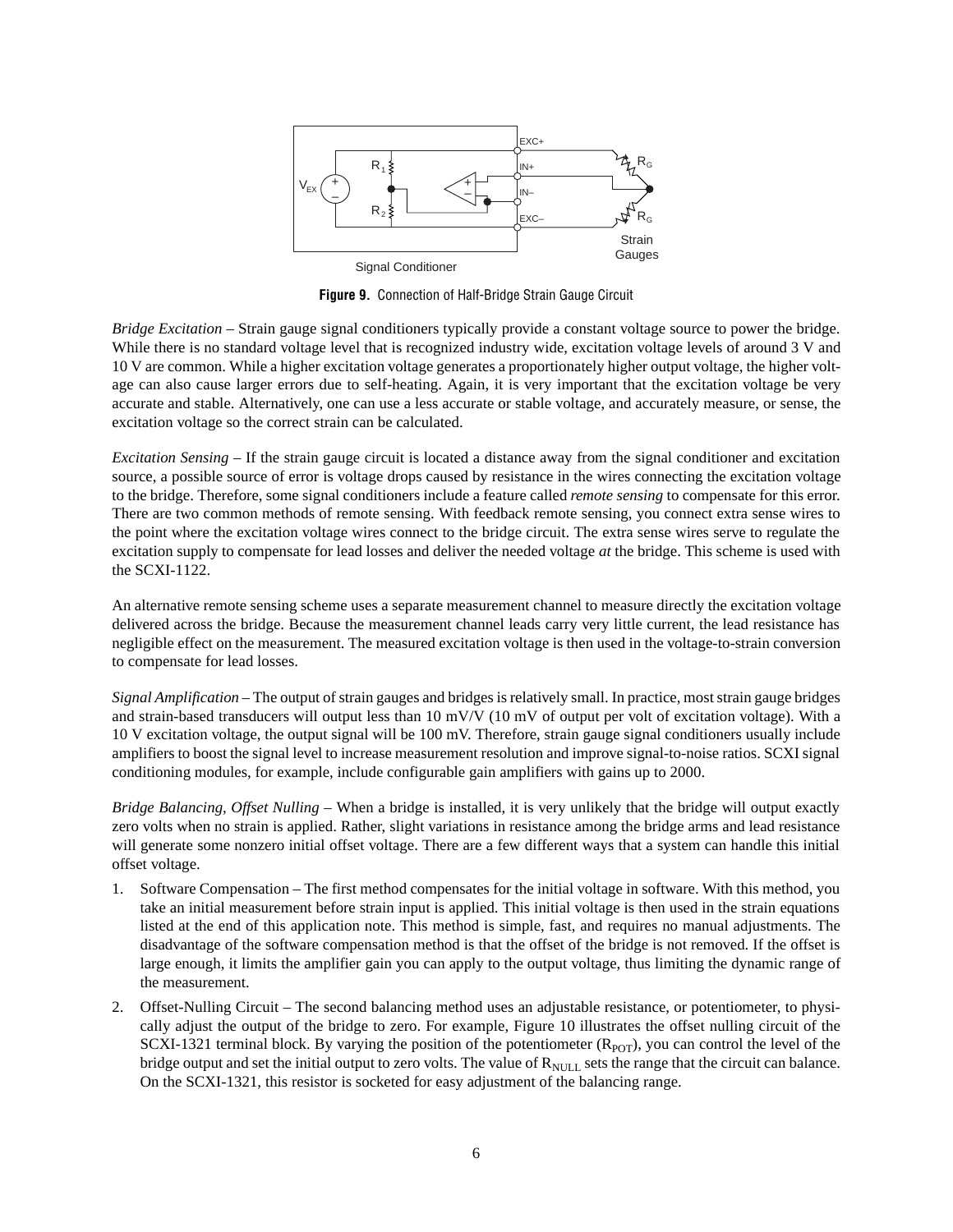3. Buffered Offset Nulling – The third method, like the software method, does not affect the bridge directly. With buffered nulling, a nulling circuit adds an adjustable DC voltage to the output of the instrumentation amplifier. For example, the SC-2043-SG strain gauge accessory uses this method. The SC-2043-SG includes a user-adjustable potentiometer that can add  $\pm 50$  mV to the output of an instrumentation amplifier that has a fixed gain of 10. Therefore, the nulling range, referred to input, is  $\pm 5$  mV.



**Figure 10.** Offset-Nulling Circuit of SCXI-1321 Terminal Block

*Shunt Calibration* – The normal procedure to verify the output of a strain gauge measurement system relative to some predetermined mechanical input or strain is called shunt calibration. Shunt calibration involves simulating the input of strain by changing the resistance of an arm in the bridge by some known amount. This is accomplished by shunting, or connecting, a large resistor of known value across one arm of the bridge, creating a known ∆R. The output of the bridge can then be measured and compared to the expected voltage value. The results can then be used to correct span errors in the entire measurement path, or to simply verify general operation to gain confidence in the setup.

# **SCXI and Strain Gauge Measurement**

Signal Conditioning eXtensions for Instrumentation (SCXI) is a signal conditioning and data acquisition system for PC-based instrumentation applications. An SCXI system consists of a shielded chassis that houses a combination of signal conditioning input and output modules, which perform a variety of signal conditioning functions. You can connect many different types of transducers, including strain gauges, directly to SCXI modules. The SCXI system can operate as a front-end signal conditioning system for PC plug-in or PCMCIA data acquisition boards. Alternatively, you can use an SCXI data acquisition module that digitizes the analog signals and connects directly to the parallel port of the PC.

Two SCXI modules, the SCXI-1121 and SCXI-1122, are designed for use with strain gauge transducers. Table 1 summarizes some the of the module features that relate to strain gauge measurements.

*SCXI-1121* – The SCXI-1121 is a 4-channel isolation amplifier module with transducer excitation. The SCXI-1121 includes an independent gain amplifier and lowpass noise filter on each channel with complete channel-to-channel electrical isolation. Each channel also includes a completely isolated excitation source and a half-bridge completion circuit. The SCXI-1321 terminal block, used with the SCXI-1121 module, adds manual offset-nulling and programmable shunt calibration for each channel.

*SCXI-1122* – The SCXI-1122 is a 16-channel signal conditioning module. The SCXI-1122 combines a 16-channel input multiplexer with a single programmable gain isolation amplifier for economical, isolated measurements. The SCXI-1122 also includes a half-bridge completion circuit, shunt calibration, and a single voltage excitation source of 3.333 V.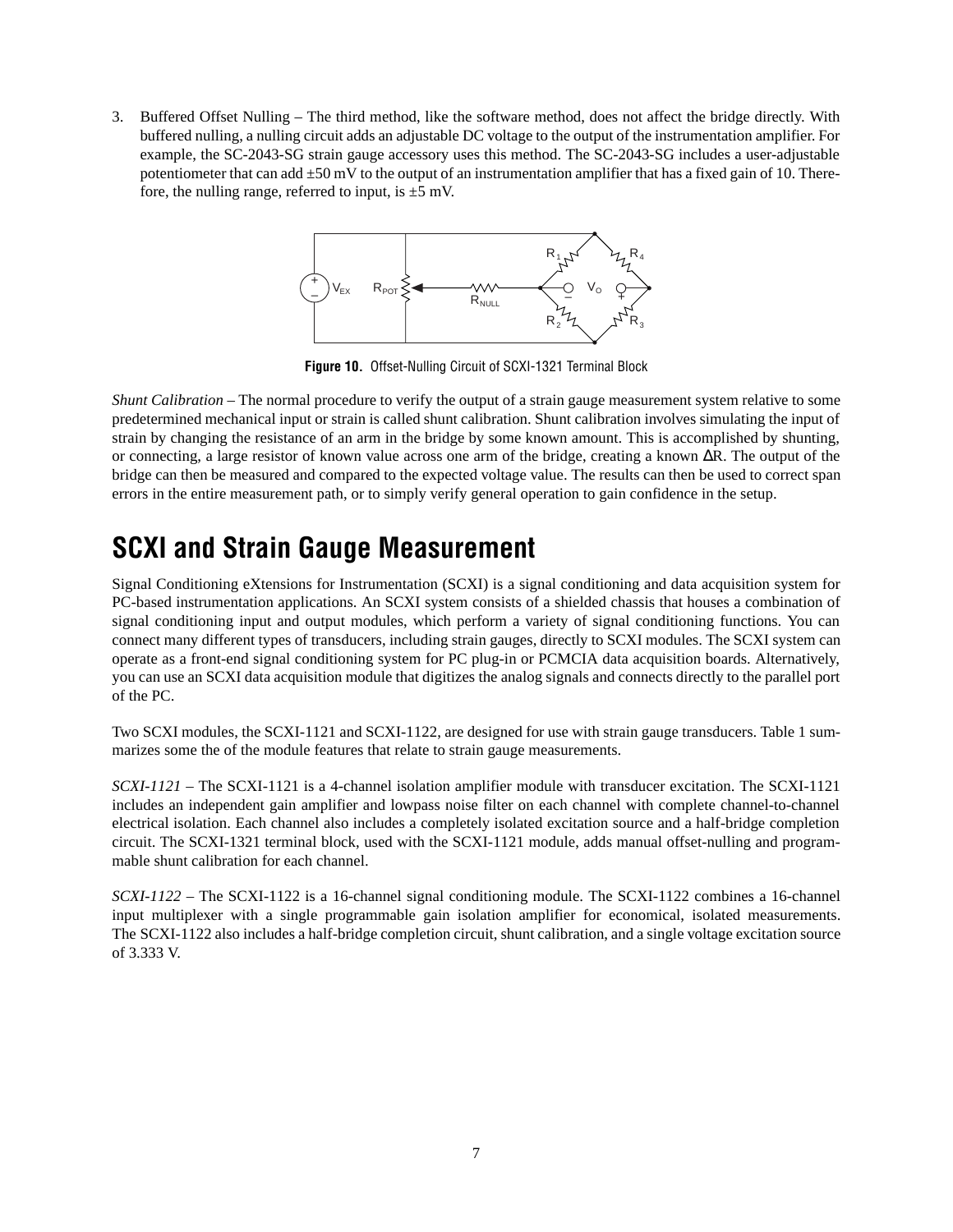|                                     | <b>SCXI-1121</b>                                     | <b>SCXI-1122</b>                 |
|-------------------------------------|------------------------------------------------------|----------------------------------|
| Number of channels                  | $\overline{\mathcal{A}}$                             | 16                               |
| <b>Electrical isolation</b>         | channel-to-channel                                   | input-to-output                  |
| Multiplexer scan rate <sup>1</sup>  | to $333$ kS/s                                        | 100 S/s                          |
| Amplifier gain                      | 1 to 2000                                            | 0.01 to 2000                     |
| <b>Excitation voltage</b><br>source | 3.333 V or 10.0 V<br>(one per channel)               | 3.333 V<br>(one per module)      |
| <b>Excitation current</b><br>drive  | 28 mA at 3.333 V<br>14 mA at 10.0 V<br>(per channel) | $225 \text{ mA}$<br>(per module) |
| <b>Half-bridge completion</b>       | Yes                                                  | Yes                              |
| <b>Offset nulling</b>               | Yes <sup>2</sup>                                     | N <sub>0</sub>                   |
| <b>Shunt calibration</b>            | Yes <sup>2</sup>                                     | Yes                              |
| <b>Remote excitation sensing</b>    | N <sub>0</sub>                                       | Yes                              |

**Table 1.** SCXI-1121 and SCXI-1122 Features for Strain Gauges

1 Multiplexer (mux) scan rate depends on DAQ board or module. Specified rate of 333 kS/s is attaiable with AT-MIO-16E-2 or AT-MIO-16E-1.

2 With SCXI-1321 terminal block.

Note that Table 1 lists the current drive of the excitation voltage sources. The current drawn by the strain gauge bridge circuit will depend on the gauge resistance, bridge configuration (quarter, half, or full), and the voltage level. Table 2 summarizes the current requirements of common strain gauge bridge configurations. For example, a half-bridge circuit with 120 Ω strain gauges will draw 14 mA from a 3.333 V source, or 43 mA from a 10.0 V source. Therefore, you must configure the SCXI-1121 for 3.333 V excitation, because each channel can provide 28 mA at 3.333 V, but only 14 mA at 10.0 V. The SCXI-1122 can provide 225 mA at 3.333 V, which is enough to drive sixteen 120 Ω half-bridge circuits.

|                                                  | <b>Excitation Voltage</b> |                   |
|--------------------------------------------------|---------------------------|-------------------|
| <b>Bridge Configuration</b>                      | 3.333V                    | 10 V              |
| 120 Ω full-bridge                                | $28 \text{ mA}$           | $83 \text{ mA}^1$ |
| 120 $\Omega$ quarter or half-bridge <sup>2</sup> | $14 \text{ mA}$           | $43 \text{ mA}^1$ |
| 350 $\Omega$ full-bridge                         | $10 \text{ mA}$           | $29 \text{ mA}^1$ |
| 350 $\Omega$ quarter or half-bridge <sup>2</sup> | $5 \text{ mA}$            | $15 \text{ mA}$   |
| 1000 Ω full-bridge                               | $3.3 \text{ mA}$          | $10 \text{ mA}$   |
| 1000 Ω quarter or half-bridge <sup>2</sup>       | $2 \text{ mA}$            | $6 \text{ mA}$    |

**Table 2.** Current Requirements for Typical Strain Gauge Circuits

1 These configurations exceed the current drive capabilities of the SCXI-1121

<sup>2</sup> Assuming half-bridge completion resistors of R = 4.5 k $\Omega$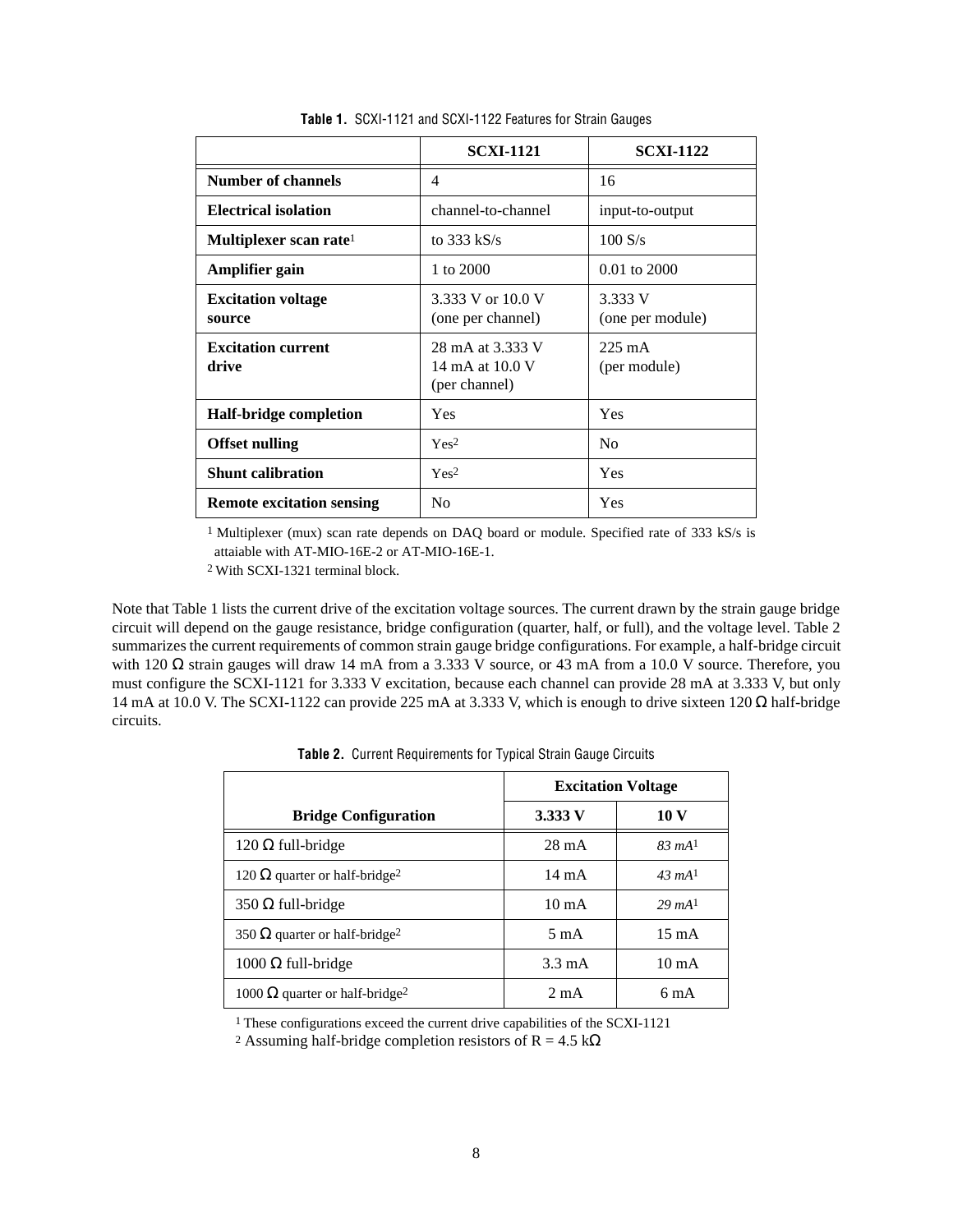# **SCXI Strain Gauge Application**

We will use a real-world application to illustrate the use of SCXI to acquire strain gauge measurements. An experimental aircraft model is instrumented with 16 half-bridge, 350  $\Omega$  strain gauge transducers (GF = 2). The model will be placed in a wind tunnel where its performance under simulated wind forces will be measured. From past tests, we can expect strain values to reach no higher than 600 με. A PC will monitor and record the 16 strain parameters.

From the half-bridge equation in Figure 6, the magnitude of the half-bridge output at full strain input will be  $(GF\bullet \varepsilon)/2 = 0.3$  mV/V. Therefore, the full-scale bridge output will be 1 mV if the excitation voltage is 3.333 V or 3 mV if the excitation voltage is 10 V.

If per-channel filtering and/or high-speed acquisition are required, then four SCXI-1121 modules should be used. Each channel of the SCXI-1121 would be configured for half-bridge completion, a voltage excitation of 10 V, and a gain of 1000. At this gain, the input range of each channel will be  $\pm 5$  mV, which can accommodate the  $\pm 3$  mV output of the bridge. The 16 strain gauge bridges are wired to screw terminals of four SCXI-1321 terminal blocks. This configuration in illustrated in Figure 11.

Alternatively, you could use one SCXI-1122 module to acquire all 16 strain gauge inputs. The maximum scan rate of the SCXI-1122 module is 100 S/s, which for this application will yield a per channel sampling rate of about 6 S/s. If this rate is sufficient, and the per channel filtering and isolation are not required, then the SCXI-1122 may be used. The voltage excitation of the SCXI-1122 is 3.333 V, meaning the strain gauge bridges will output 1 mV. At a gain of 2000, the SCXI-1122 input range is  $\pm$ 5 mV.

Whether the SCXI-1121 or SCXI-1122 is used, the conditioned input signals are multiplexed back to a single plug-in DAQ board or PCMCIA DAQCard. Alternatively, an SCXI digitizer module, such as the SCXI-1200, can digitize the signals locally, communicating to the PC digitally via the PC parallel port or serial communications.



**Figure 11.** Example SCXI System Configuration for Strain Gauges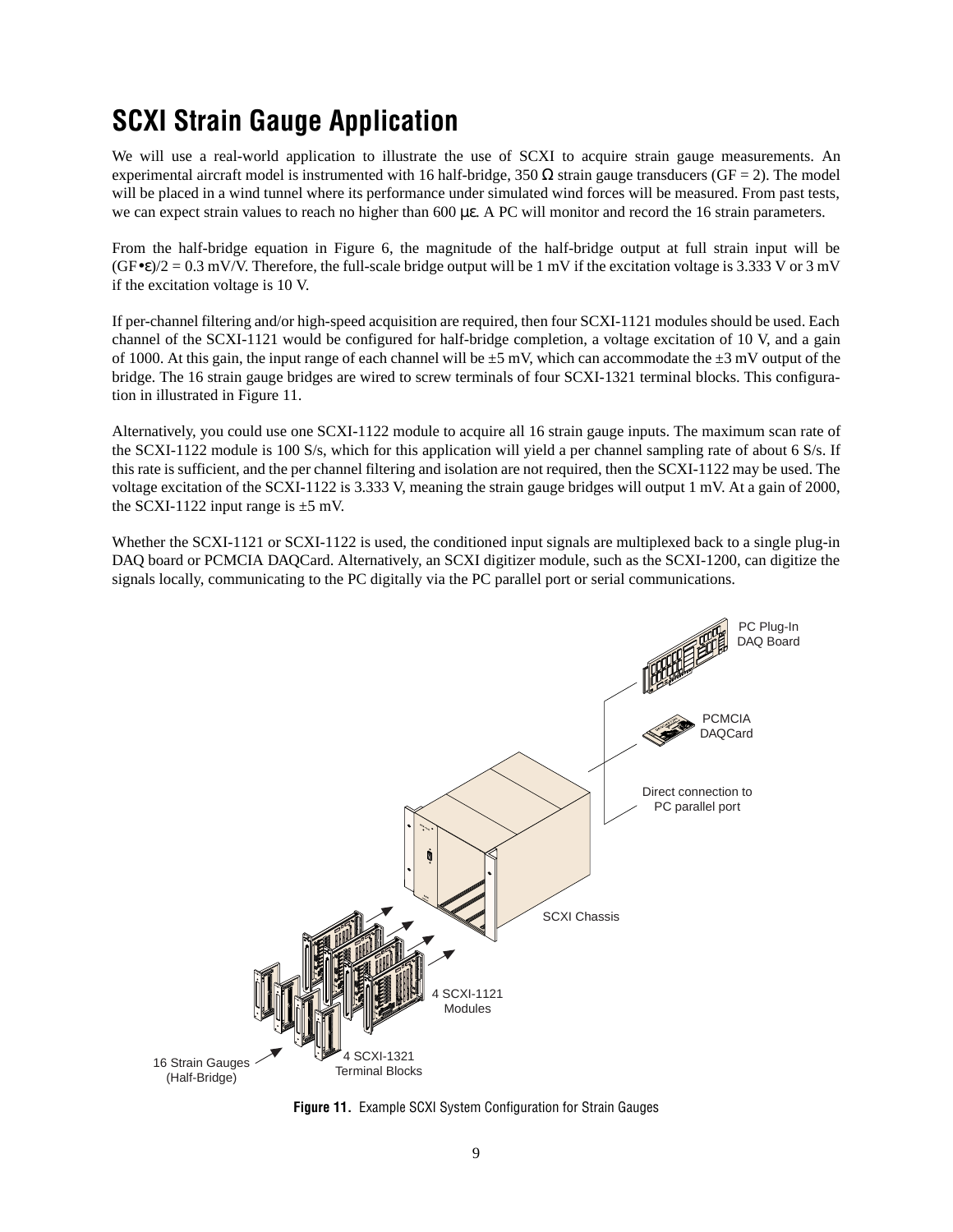# **SC-2043-SG – Low-Cost Signal Conditioner**

For applications that don't require the flexibility, expandability, or rugged packaging of an SCXI system, the SC-2043-SG provides eight channels of low-cost strain gauge signal conditioning. The SC-2043-SG is a circuit board with screw terminals for direct sensor wire connections. A cable connects the output signals from the SC-2043-SG directly to a plug-in DAQ board, PCMCIA DAQCard, or DAQPad-1200 parallel port device, as illustrated in Figure 12. Features of the SC-2043-SG are listed in Table 3.

|                                  | <b>SC-2043-SG</b>                                             |
|----------------------------------|---------------------------------------------------------------|
| Number of channels               | 8                                                             |
| Amplifier gain                   | 10 (in addition to DAQ board gain)                            |
| <b>Excitation voltage source</b> | 2.5 V, or user can supply voltage                             |
| <b>Excitation current drive</b>  | $167 \text{ mA}$                                              |
| <b>Excitation sensing</b>        | Yes, local sensing                                            |
| <b>Half-bridge completion</b>    | Yes (with sockets for quarter-bridge completion<br>resistors) |
| <b>Offset nulling</b>            | Yes                                                           |
| <b>Shunt calibration</b>         | No                                                            |

**Table 3.** SC-2043-SG Features for Strain Gauges



**Figure 12.** Strain Gauge Measurement with SC-2043-SG Signal Conditioner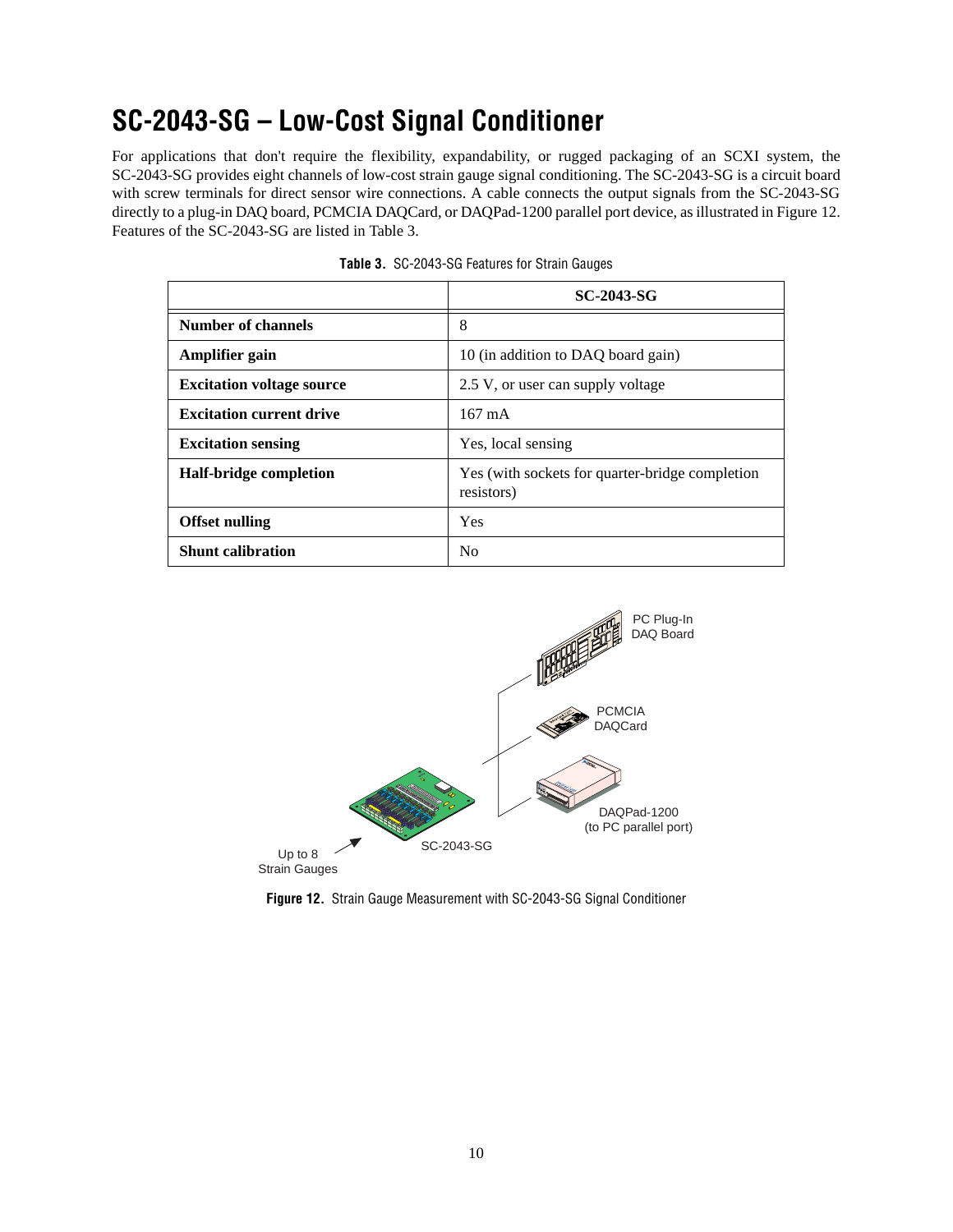#### **Strain Gauge Equations**

This section includes the complete strain gauge equations for several types of bridge configurations. These equations are included as callable functions (with source code) with the NI-DAQ driver software. The function names are Strain\_Convert and Strain\_Buf\_Convert. With LabVIEW, these equations are included in the *Convert Strain Gauge Reading.vi* in the DAQ Utilities menu.

To simplify the equations and account for unbalanced bridges in the nonstrained state, let us introduce the ratio  $V_r$ :

$$
V_r = \frac{V_{O(strained)} - V_{O(unstrained)}}{V_{EX}}
$$

where  $V_{O(strained)}$  is the measured output when strained, and  $V_{O(unstrained)}$  is the initial, unstrained output voltage.  $V_{EX}$  is the excitation voltage.

Also, the designation  $(+\epsilon)$  and  $(-\epsilon)$  indicates active strain gauges mounted in tension and compression, respectively. The designation  $(-v\epsilon)$  indicates that the strain gauge is mounted in the transversal direction, so that its resistance change is primarily due to the Poisson's Strain, whose magnitude is given as –νε.

Other nomenclature used in the equations include:

 $R_G$  = nominal resistance value of strain gauge

 $GF = gauge factor of strain gauge$ 

 $R_L$  = lead resistance